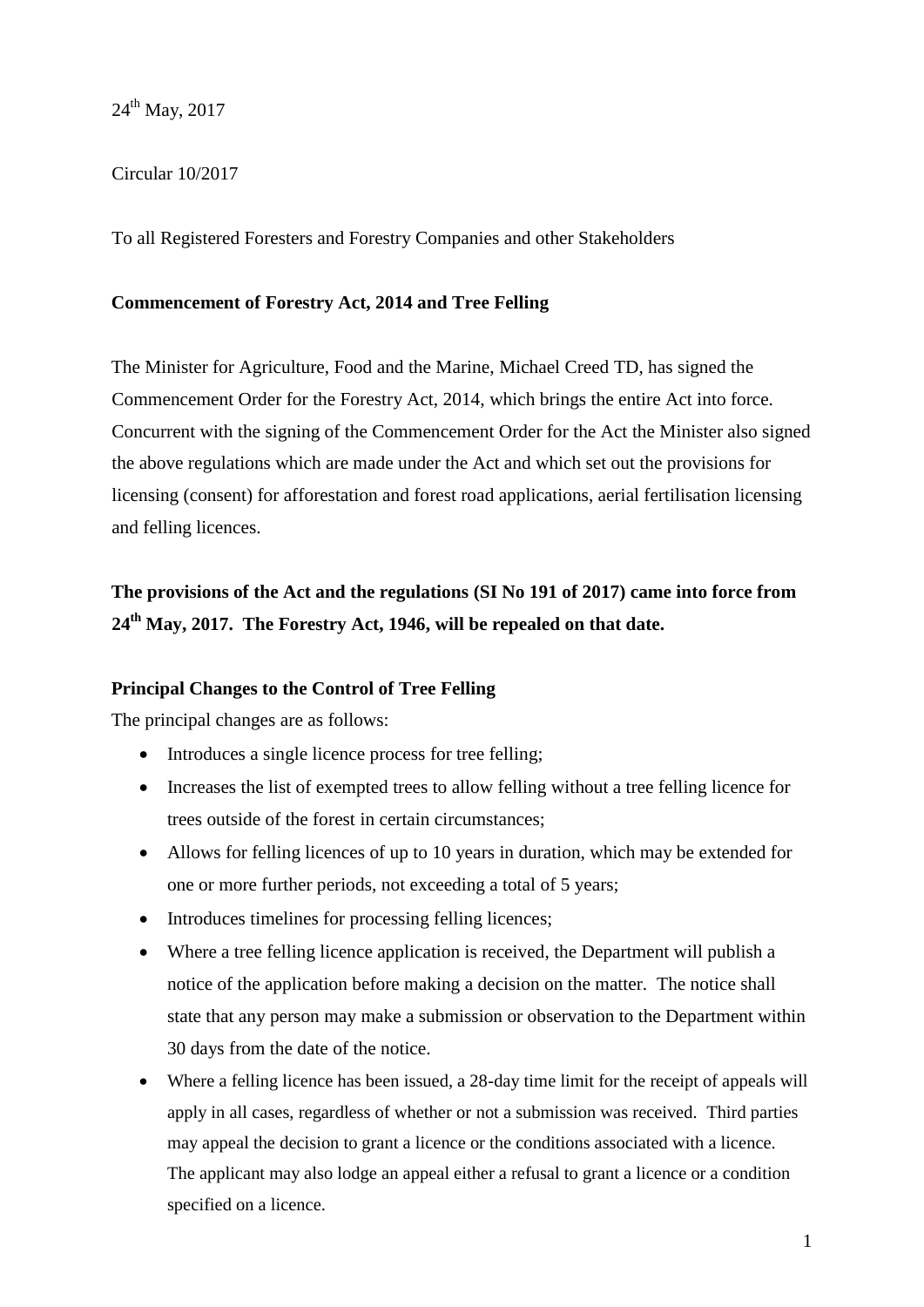Where a licence for the felling of trees is granted, the licensee shall erect a site notice at the entrance from the public road prior to the commencement and for the duration of harvesting operations.

Important points to note are that:

- 1. Felling Licences issued before  $24<sup>th</sup>$  May, 2017 will be issued under the Forestry Act, 1946.
- 2. Following the commencement of the Forestry Act, 2014, a Felling Licence granted under the Forestry Act, 1946, will be deemed to be a licence granted under Forestry Act, 2014.
- 3. Felling Licences issued on or after  $24<sup>th</sup>$  May, 2017 will be issued under the Forestry Act, 2014. This will include felling licence applications which were received in the Department prior to  $24<sup>th</sup>$  May, 2017 and the licence issues on or after that date.

# **Felling Licence Application Process**

All those involved in tree felling must ensure that a felling licence has been issued before any felling is carried out, unless they are satisfied that the felling is exempted. It is an offence to fell trees without a felling licence if an exemption does not apply.

Coinciding with the commencement of the Forestry Act, 2014, a new application form has been published that facilitates the single licence process for tree felling that is now in operation. Comprehensive guidance notes are also available that assist applicant conplete the application form.

A Felling and Reforestation Policydocument has also been published, which lays out the the Department's long-standing policy and relevant procedures which have been updated to take into account the transition from the Forestry Act 1946, which has been repealed and superseded by the Forestry Act 2014.

## For further details on the application process, see

[www.agriculture.gov.ie/forestservice/treefelling/.](http://www.agriculture.gov.ie/forestservice/treefelling/) This website contains the most up-to-date information, including the felling licence application form, guidance notes and the Felling and Reforestation Policy document.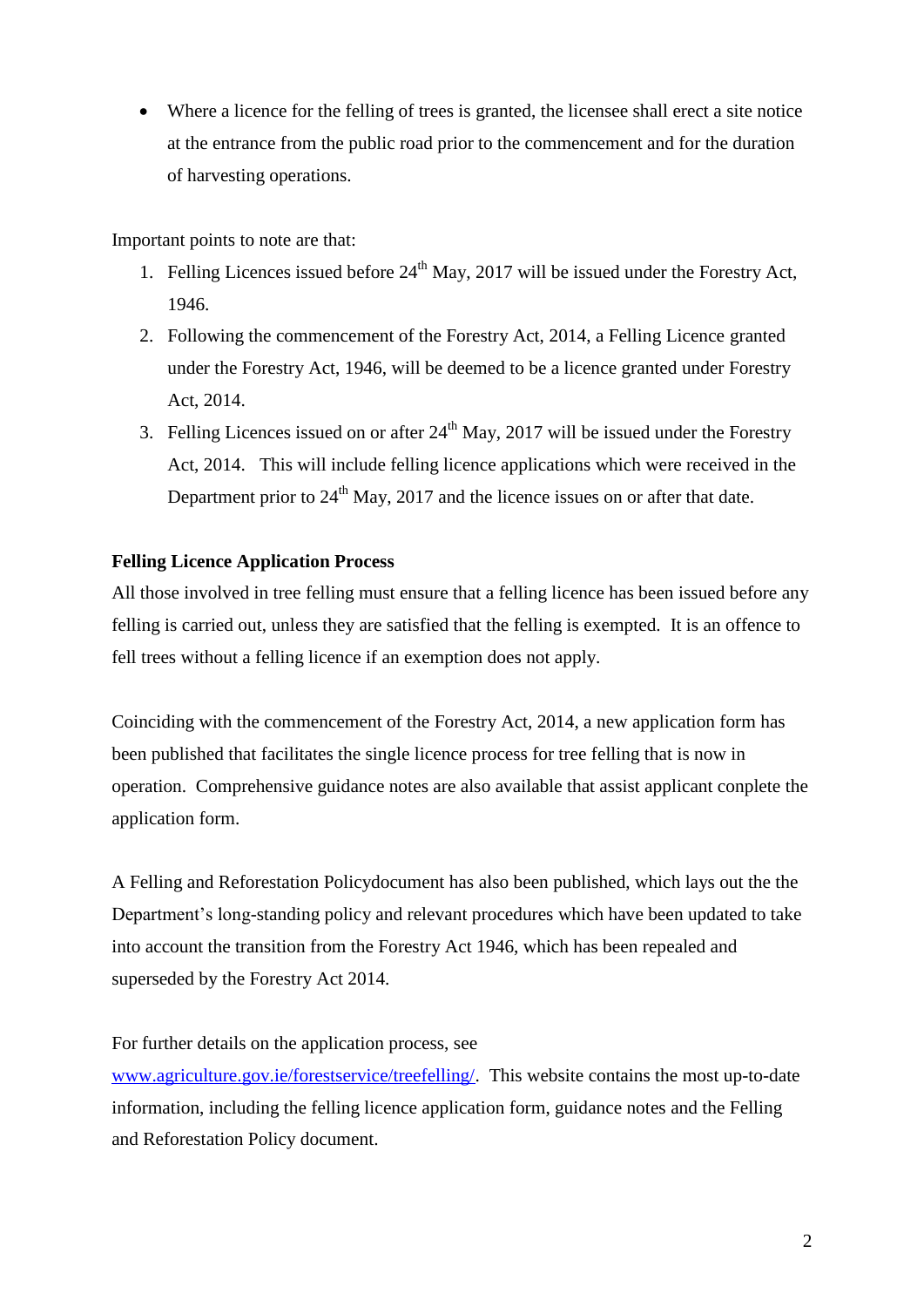#### **Public Consultation**

Where a tree felling licence application is received, the Forest Service will publish a notice of the application before making a decision on the matter. The notice shall state that any person may make a submission to the Forest Service within 30 days from the date of the notice. The notices are published online at [www.agriculture.gov.ie/forestservice.](http://www.agriculture.gov.ie/forestservice)

Any submission on applications for felling licences should be addressed to: Felling Section, Forest Service, Department of Agriculture, Food & the Marine, Johnstown Castle Estate, Co. Wexford or by e-mailing: [felling.forestservice@agriculture.gov.ie.](mailto:felling.forestservice@agriculture.gov.ie)

Those that made a submission will be informed of the decision of the Forest Service to grant or refuse the licence.

#### **Appeals**

Where a felling licence has been issued, a 28-day time limit for the receipt of appeals will apply in all cases, regardless of whether or not a submission was received. Third parties may appeal the decision to grant a licence or the conditions associated with a licence. The applicant may also lodge an appeal.

An applicant can appeal either a refusal to grant a licence or a condition specified on a licence. After a felling licence has been issued, a 28-day time limit for the receipt of appeals, from the date of decision, will apply.

Third parties may appeal the decision to grant a licence or the conditions attached to a licence. After a felling licence has been issued, a 28-day time limit for the receipt of appeals, from the date of decision, will apply.

The appeal must be in writing, setting out the grounds and including a statement of the facts and contentions upon which the appellant intends to rely, along with any documentary evidence s/he wishes to submit in support of the appeal. The appeal must be sent to: Forestry Appeals Committee, Kilminchy Court, Portlaoise, Co. Laois or by telephoning Lo Call (076) 1064418 or (057) 8631900

#### **Site Notice**

Where a licence for the felling of trees is granted, the licensee shall erect a site notice at the entrance from the public road (or where the entrance is to be created) prior to the commencement